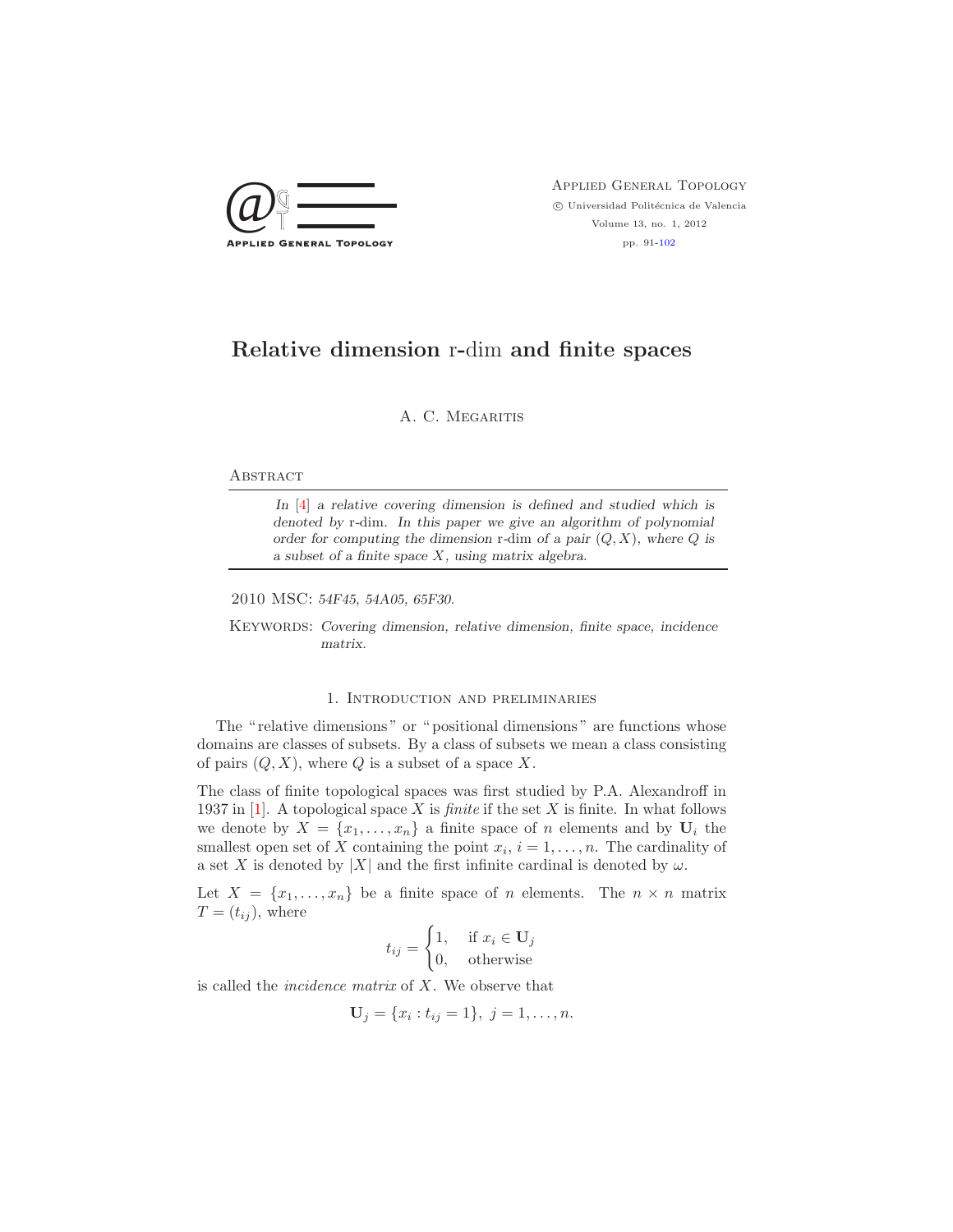We denote by  $c_1,\ldots,c_n$  the n columns of the matrix T. Let

$$
c_i = \begin{pmatrix} c_{1i} \\ c_{2i} \\ \vdots \\ c_{ni} \end{pmatrix} \text{ and } c_j = \begin{pmatrix} c_{1j} \\ c_{2j} \\ \vdots \\ c_{nj} \end{pmatrix}
$$

be two  $n \times 1$  matrices. Then, by max  $c_i$  we denote the maximum

$$
\max\{c_{1i},c_{2i},\ldots,c_{ni}\}
$$

and by  $c_i + c_j$  the  $n \times 1$  matrix

$$
c_i + c_j = \begin{pmatrix} c_{1i} + c_{1j} \\ c_{2i} + c_{2j} \\ \vdots \\ c_{ni} + c_{nj} \end{pmatrix}.
$$

Also, we write  $c_i \leq c_j$  if only if  $c_{ki} \leq c_{kj}$  for each  $k = 1, \ldots, n$ .

For the following notions see for example [\[2\]](#page-11-3).

Let  $X$  be a space. A *cover* of  $X$  is a non-empty set of subsets of  $X$ , whose union is X. A cover  $c$  of X is said to be open (closed) if all elements of  $c$  is open (closed). A family r of subsets of X is said to be a *refinement* of a family  $c$  of subsets of X if each element of  $r$  is contained in an element of  $c$ .

Define the *order* of a family r of subsets of a space X as follows:

- (a)  $\text{ord}(r) = -1$  if and only if r consists of only the empty set.
- (b) ord $(r) = n$ , where  $n \in \omega$ , if and only if the intersection of any  $n + 2$ distinct elements of r is empty and there exist  $n + 1$  distinct elements of  $r$ , whose intersection is not empty.
- (c) ord $(r) = \infty$ , if and only if for every  $n \in \omega$  there exist n distinct elements of  $r$ , whose intersection is not empty.

**Definition 1.1** (see [\[4\]](#page-11-1)). We denote by r-dim the (unique) function that has as domain the class of all subsets and as range the set  $\omega \cup \{-1, \infty\}$  satisfying the following condition r-dim( $Q, X$ )  $\leq n$ , where  $n \in \{-1\} \cup \omega$  if and only if for every finite family c of open subsets of X such that  $Q \subseteq \bigcup \{U : U \in c\}$ there exists a finite family  $r$  of open subsets of  $X$  refinement of  $c$  such that  $Q \subseteq \bigcup \{V : V \in r\}$  and  $\text{ord}(r) \leq n$ .

Finite topological spaces and the notion of dimension play an important role in digital spaces, computer graphics, and image analysis. In [\[5\]](#page-11-4) the authors gave an algorithm for computing the covering dimension of a finite topological space using matrix algebra. In this paper we give an algorithm of polynomial order for computing the dimension r-dim of a pair  $(Q, X)$ , where Q is a subset of a finite space  $X$ , using matrix algebra.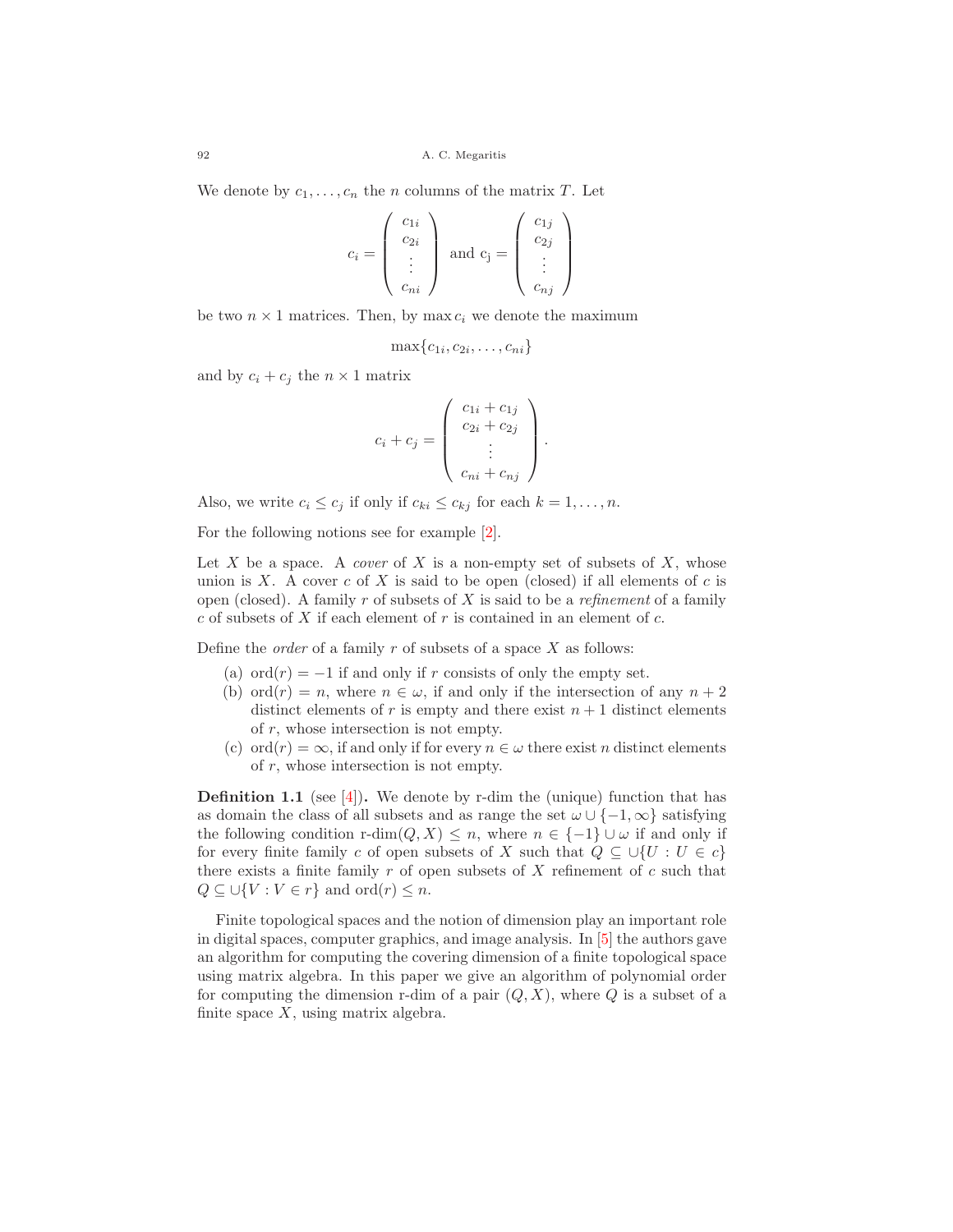#### 2. Finite spaces and dimension r-dim

In this section we present some propositions concerning the dimension r-dim of a pair  $(Q, X)$ , where Q is a subset of a finite space X.

**Proposition 2.1.** *Let*  $X = \{x_1, \ldots, x_n\}$  *be a finite space and*  $Q \subseteq X$ *. Then,*  $r$ -dim $(Q, X) \leq k$ , where  $k \in \omega$ , if and only if there exists a family  $\{U_{j_1}, \ldots, U_{j_m}\}$  $such that \{x_{j_1}, \ldots, x_{j_m}\} \subseteq Q \subseteq \mathbf{U}_{j_1} \cup \ldots \cup \mathbf{U}_{j_m} \text{ and } \text{ord}(\{\mathbf{U}_{j_1}, \ldots, \mathbf{U}_{j_m}\}) \leq k.$ 

*Proof.* Let  $\text{r-dim}(Q, X) \leq k$ , where  $k \in \omega$ . We prove that there exists a family  ${\bf\{U}}_{j_1},\ldots,{\bf{U}}_{j_m}$  such that  $\{x_{j_1},\ldots,x_{j_m}\}\subseteq Q\subseteq {\bf{U}}_{j_1}\cup \ldots\cup {\bf{U}}_{j_m}$  and ord $({{\bf{U}}}_{j_1},\ldots,{{\bf{U}}}_{j_m})\leq k$ .

Let

$$
\nu = \min\{m \in \omega : \text{there exist } j_1, \dots, j_m \in \{1, \dots, n\} \text{ such that } \{x_{j_1}, \dots, x_{j_m}\} \subseteq Q \subseteq \mathbf{U}_{j_1} \cup \dots \cup \mathbf{U}_{j_m}\}
$$

and  $c = {\mathbf{U}_{j_1}, \ldots, \mathbf{U}_{j_\nu}}$  be a family such that

$$
\{x_{j_1},\ldots,x_{j_\nu}\}\subseteq Q\subseteq \mathbf{U}_{j_1}\cup\ldots\cup \mathbf{U}_{j_\nu}.
$$

Since r- dim( $Q, X \leq k$ , there exists a family  $r = \{V_1, \ldots, V_\mu\}$  of open subsets of X refinement of c such that  $Q \subseteq V_1 \cup \ldots \cup V_\mu$  and  $\text{ord}(r) \leq k$ . Clearly, it suffices to prove that  ${\bf\{U}}_{j_1},\ldots,{\bf{U}}_{j_\nu}\}\subseteq r$ . Indeed, we suppose that there exists  $\alpha \in \{1, \ldots, \nu\}$  such that  $\mathbf{U}_{j\alpha} \notin r$ . Since  $x_{j\alpha} \in Q$ , there exists  $\beta \in \{1, \ldots, \mu\}$ such that  $x_{j\alpha} \in V_\beta$ . By the fact that  $\mathbf{U}_{j\alpha}$  is the smallest open set of X containing the point  $x_{j\alpha}$  we have that  $\mathbf{U}_{j\alpha} \subseteq V_{\beta}$ . Also, since  $\mathbf{U}_{j\alpha} \notin r$ , we have  $\mathbf{U}_{j\alpha} \neq V_{\beta}$ . Therefore,  $\mathbf{U}_{j\alpha} \subset V_{\beta}$ . Since r is a refinement of c, there exists  $\gamma \in \{1, \ldots, \nu\}$  such that  $V_\beta \subseteq \mathbf{U}_{j_\gamma}$ . Hence,

$$
\mathbf{U}_{j_{\alpha}}\subset\mathbf{U}_{j_{\gamma}}.
$$

We observe that  $Q \subseteq (\mathbf{U}_{j_1} \cup \ldots \cup \mathbf{U}_{j_\nu}) \setminus \mathbf{U}_{j_\alpha}$ , which is a contradiction by the choice of  $\nu$ . Thus,  $c \subseteq r$ .

Conversely, we suppose that there exists a family  ${\bf\{U}}_{j_1},\ldots,{\bf U}_{j_m}$  such that  ${x_{j_1},...,x_{j_m}} \subseteq Q \subseteq \mathbf{U}_{j_1} \cup ... \cup \mathbf{U}_{j_m}$  and  $\text{ord}(\{\mathbf{U}_{j_1},..., \mathbf{U}_{j_m}\}) \leq k$ . We prove that  $r\text{-dim}(Q, X) \leq k$ .

Indeed, let c be a finite family of open subsets of X such that  $Q \subseteq \bigcup \{U : U \in c\}$ . It suffices to prove that the family  ${\bf \{U}}_{j_1},\ldots,{\bf U}_{j_m}$  is a refinement of c. For every  $i \in \{1, \ldots, m\}$  there exists  $V_i \in c$  such that  $x_{j_i} \in \mathbf{U}_{j_i} \subseteq V_i$ . This means that the family  ${\bf \{U}_{i_1},\ldots, U_{i_m}\}$  is a refinement of c.

**Proposition 2.2.** Let  $X = \{x_1, \ldots, x_n\}$  be a finite space, where  $n > 1$ , and  $Q \subseteq X$ *. Then,* 

$$
r\text{-dim}(Q, X) \le |Q| - 1.
$$

*Proof.* Let  $Q = \{x_{j_1}, \ldots, x_{j_m}\}$ . The family  $\{\mathbf{U}_{j_1}, \ldots, \mathbf{U}_{j_m}\}$  has m elements and, therefore,  $\text{ord}(\{\mathbf{U}_{j_1},\ldots,\mathbf{U}_{j_m}\}) \leq m - 1$ . Thus, by Proposition 2.1,  $\text{r-dim}(Q, X) \leq m - 1 = |Q| - 1$ .  $r\text{-dim}(Q, X) \leq m - 1 = |Q| - 1.$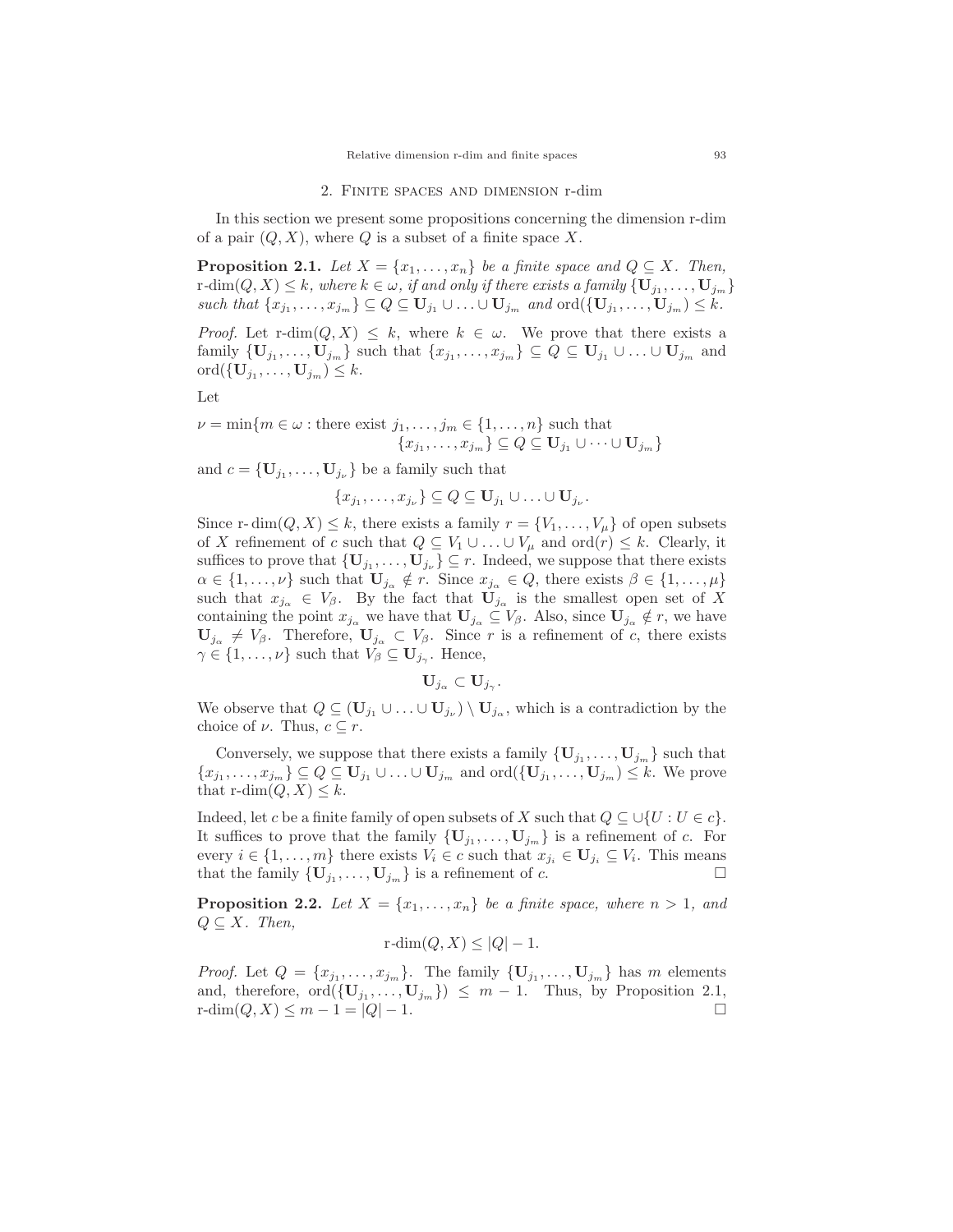*Note* 1. In the following propositions we suppose that  $X = \{x_1, \ldots, x_n\}$  is a finite space with n elements,  $Q \subseteq X$ ,  $T = (t_{ij})$ ,  $i = 1, \ldots, n$ ,  $j = 1, \ldots, n$ , the incidence matrix of X, and  $c_1, \ldots, c_n$  the n columns of the matrix T. We denote by  $\mathbf{1}_Q$  the  $n \times 1$  matrix

$$
\left(\begin{array}{c} a_1 \\ a_2 \\ \vdots \\ a_n \end{array}\right),
$$

where

$$
a_i = \begin{cases} 1, & \text{if } x_i \in Q \\ 0, & \text{otherwise.} \end{cases}
$$

**Example 2.3.** Let  $X = \{x_1, x_2, x_3, x_4, x_5\}$  and  $Q = \{x_1, x_3, x_4\}$ . Then,

$$
\mathbf{1}_Q = \left( \begin{array}{c} 1 \\ 0 \\ 1 \\ 1 \\ 0 \end{array} \right).
$$

**Proposition 2.4.** *If*  $c_j = 1_Q$  *and*  $x_j \in Q$  *for some*  $j \in \{1, ..., n\}$ *, then*  $r\text{-dim}(Q, X)=0.$ 

*Proof.* Since  $c_j = \mathbf{1}_Q$ , we have  $t_{ij} = 1$  for every  $x_i \in Q$  and, therefore,  $Q \subseteq \mathbf{U}_j$ . Since ord $({\bf{U}}_j) = 0$ , by Proposition 2.1, we have r-dim $(Q, X) = 0$ .

**Proposition 2.5.** *Let*  $c_{j_i}$ ,  $i = 1, \ldots, m$ , *be* m *columns of the matrix* T. Then,  $c_{j_1} + \ldots + c_{j_m} \geq 1_Q$  *if and only if*  $Q \subseteq U_{j_1} \cup \ldots \cup U_{j_m}$ .

*Proof.* Let  $c_{j_1} + \ldots + c_{j_m} \geq \mathbf{1}_Q$ . We prove that  $Q \subseteq \mathbf{U}_{j_1} \cup \ldots \cup \mathbf{U}_{j_m}$ . Let  $x_{i_0} \in Q$ . By the definition of the matrix T and by the assumption  $c_{j_1} + \ldots + c_{j_m} \geq 1_Q$ , there exists  $\kappa \in \{1, \ldots, m\}$  such that  $t_{i_0j_\kappa} = 1$ . Since  $\mathbf{U}_{j_\kappa} = \{x_i : t_{ij_\kappa} = 1\},$ we have  $x_{i_0} \in \mathbf{U}_{j_k}$ . Thus,  $Q \subseteq \mathbf{U}_{j_1} \cup \ldots \cup \mathbf{U}_{j_m}$ .

Conversely, we suppose that  $Q \subseteq \mathbf{U}_{j_1} \cup \ldots \cup \mathbf{U}_{j_m}$ . Then, for every  $x_i \in Q$ there exists  $\kappa(i) \in \{1, \ldots, m\}$  such that  $x_i \in \mathbf{U}_{j_{\kappa(i)}}$ . Therefore, by the definition of the matrix  $T_i t_{\kappa(i)} = 1$ . Thus  $c_i + \cdots + c_i > 1$ . of the matrix  $T$ ,  $t_{ij_{\kappa(i)}} = 1$ . Thus,  $c_{j_1} + ... + c_{j_m} \ge 1_Q$ .

**Proposition 2.6** (see Proposition 2.6 of [\[5\]](#page-11-4)). Let  $c_{j_i}$ ,  $i = 1, \ldots, m$ , be m *columns of the matrix* T and  $k = \max(c_{j_1} + \ldots + c_{j_m})$ *, that is* k *is the maximum element of the*  $n \times 1$  *matrix*  $c_{j_1} + \ldots + c_{j_m}$ *. Then,* 

$$
\mathrm{ord}(\{\mathbf{U}_{j_1},\ldots,\mathbf{U}_{j_m}\})=k-1.
$$

**Definition 2.7.** We define a preorder  $\leq$  on the set of all families  $\{x_{j_1}, \ldots, x_{j_m}\}$ with  $\{x_{j_1}, \ldots, x_{j_m}\} \subseteq Q \subseteq \mathbf{U}_{j_1} \cup \cdots \cup \mathbf{U}_{j_m}$  by

$$
\{x_{j_1},\ldots,x_{j_{m_1}}\} \leqslant \{x_{j'_1},\ldots,x_{j'_{m_2}}\}
$$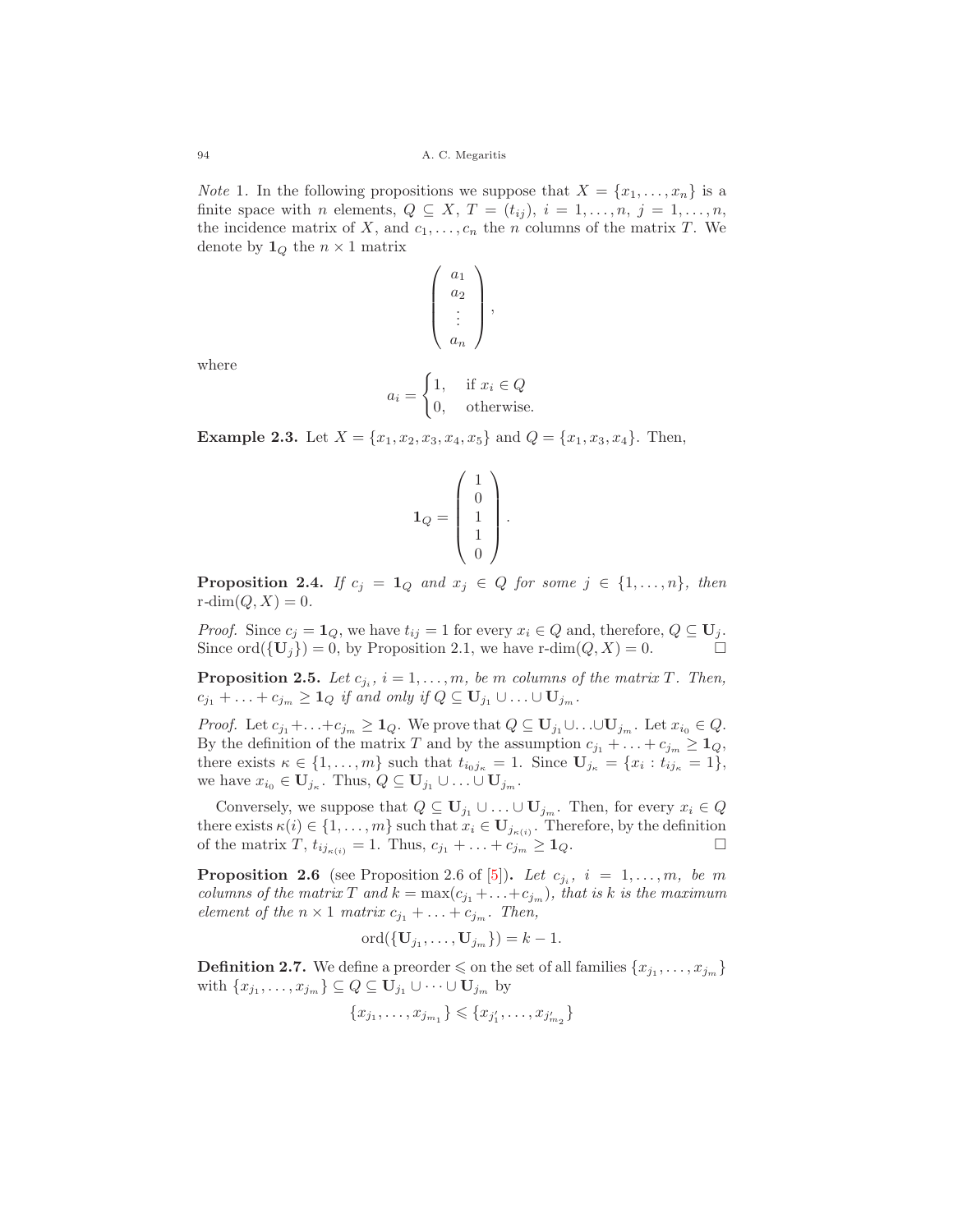if and only if

$$
\{U_{j_1},\ldots,U_{j_{m_1}}\}\subseteq \{U_{j'_1},\ldots,U_{j'_{m_2}}\}.
$$

*Remark* 2.8. The space X is T<sub>0</sub> if and only if  $U_i = U_j$  implies  $x_i = x_j$  for every  $i, j$  (see [\[1\]](#page-11-2)). Therefore, if the space X is T<sub>0</sub>, then the relation  $\leq$  is an order. We note that if the space  $X$  is  $T_0$ , then there exists exactly one minimal family on the set of all families  $\{x_{j_1}, \ldots, x_{j_m}\}$  with  $\{x_{j_1}, \ldots, x_{j_m}\} \subseteq Q \subseteq \mathbf{U}_{j_1} \cup \cdots \cup \mathbf{U}_{j_m}$ .

**Proposition 2.9.** *Let*  $\{x_{i_1}, \ldots, x_{i_\mu}\} \subseteq Q \subseteq \{U_{i_1}, \ldots, U_{i_\mu}\},\$ 

$$
\nu = \min\{m \in \omega : \text{there exist } j_1, \dots, j_m \in \{1, \dots, n\} \text{ such that } \{x_{j_1}, \dots, x_{j_m}\} \subseteq Q \subseteq U_{j_1} \cup \dots \cup U_{j_m}\},\
$$

*and*  $\{x_{j_1},...,x_{j_\nu}\} \subseteq Q \subseteq \{U_{j_1},...,U_{j_\nu}\}$ *. Then,*  ${x_1, \ldots, x_k} < {x_k, \ldots, x_k}$ 

$$
\{x_{j_1},\ldots,x_{j_\nu}\}\leqslant \{x_{i_1},\ldots,x_{i_\mu}\}
$$

*Proof.* The proof is similar to that of Proposition 2.1.  $\Box$ 

**Proposition 2.10.** *Let*  $\{x_{j_1}, \ldots, x_{j_\nu}\}$  *be a minimal family on the set of all families*  $\{x_{j_1}, \ldots, x_{j_m}\}$  *with*  $\{x_{j_1}, \ldots, x_{j_m}\} \subseteq Q \subseteq \mathbf{U}_{j_1} \cup \cdots \cup \mathbf{U}_{j_m}$ *. If* 

ord $({{\bf{U}}_{j_1},\ldots,{\bf{U}}_{j_\nu}})=k\geq 0,$ 

*then for every family*  $\{x_{r_1}, \ldots, x_{r_\mu}\}$  *with*  $\{x_{r_1}, \ldots, x_{r_\mu}\} \subseteq Q \subseteq \mathbf{U}_{r_1} \cup \cdots \cup \mathbf{U}_{r_\mu}$ *we have* ord $({{\bf{U}}_{r_1}, \ldots ,{\bf{U}}_{r_\mu}}) \geq k$ .

*Proof.* Let  ${\bf U}_{r_1}, \ldots, {\bf U}_{r_\mu}$  be a family such that

$$
\{x_{r_1},\ldots,x_{r_\mu}\}\subseteq Q\subseteq \mathbf{U}_{r_1}\cup\cdots\cup \mathbf{U}_{r_\mu}.
$$

Then,

$$
\{x_{j_1},\ldots,x_{j_\nu}\}\leqslant\{x_{r_1},\ldots,x_{r_\mu}\}\
$$

and, therefore,

$$
\{\mathbf U_{j_1},\ldots,\mathbf U_{j_\nu}\}\subseteq \{\mathbf U_{r_1},\ldots,\mathbf U_{r_\mu}\}.
$$

Since ord $({\bf{U}}_{j_1},..., {\bf{U}}_{j_\nu}) = k$ , we have ord $({\bf{U}}_{r_1},..., {\bf{U}}_{r_\mu}) \geq k$ .

**Proposition 2.11.** *Let*  $\{x_{j_1}, \ldots, x_{j_\nu}\}$  *be a minimal family on the set of all families*  $\{x_{j_1}, \ldots, x_{j_m}\}$  *with*  $\{x_{j_1}, \ldots, x_{j_m}\} \subseteq Q \subseteq \mathbf{U}_{j_1} \cup \cdots \cup \mathbf{U}_{j_m}$ *. Then,* 

$$
r
$$
-dim $(Q, X)$  = max $(c_{j_1} + ... + c_{j_\nu}) - 1$ .

*Proof.* Let  $k = \max(c_{j_1} + \ldots + c_{j_\nu})$ . Then, by Proposition 2.6, we have

$$
\mathrm{ord}(\{\mathbf{U}_{j_1},\ldots,\mathbf{U}_{j_\nu}\})=k-1
$$

and, therefore, by Proposition 2.1, r- $\dim(Q, X) \leq k - 1$ . We prove that r-dim $(Q, X) = k - 1$ . We suppose that r-dim $(Q, X) < k - 1$ . Then, by Proposition 2.1, there exists a family  ${\bf \{U}}_{r_1}, \ldots, {\bf U}_{r_\mu}$  such that

$$
\{x_{r_1},\ldots,x_{r_{\mu}}\}\subseteq Q\subseteq \mathbf{U}_{r_1}\cup\cdots\cup\mathbf{U}_{r_{\mu}}
$$

and

$$
\mathrm{ord}(\{\mathbf{U}_{r_1},\ldots,\mathbf{U}_{r_\mu}\}) < k-1.
$$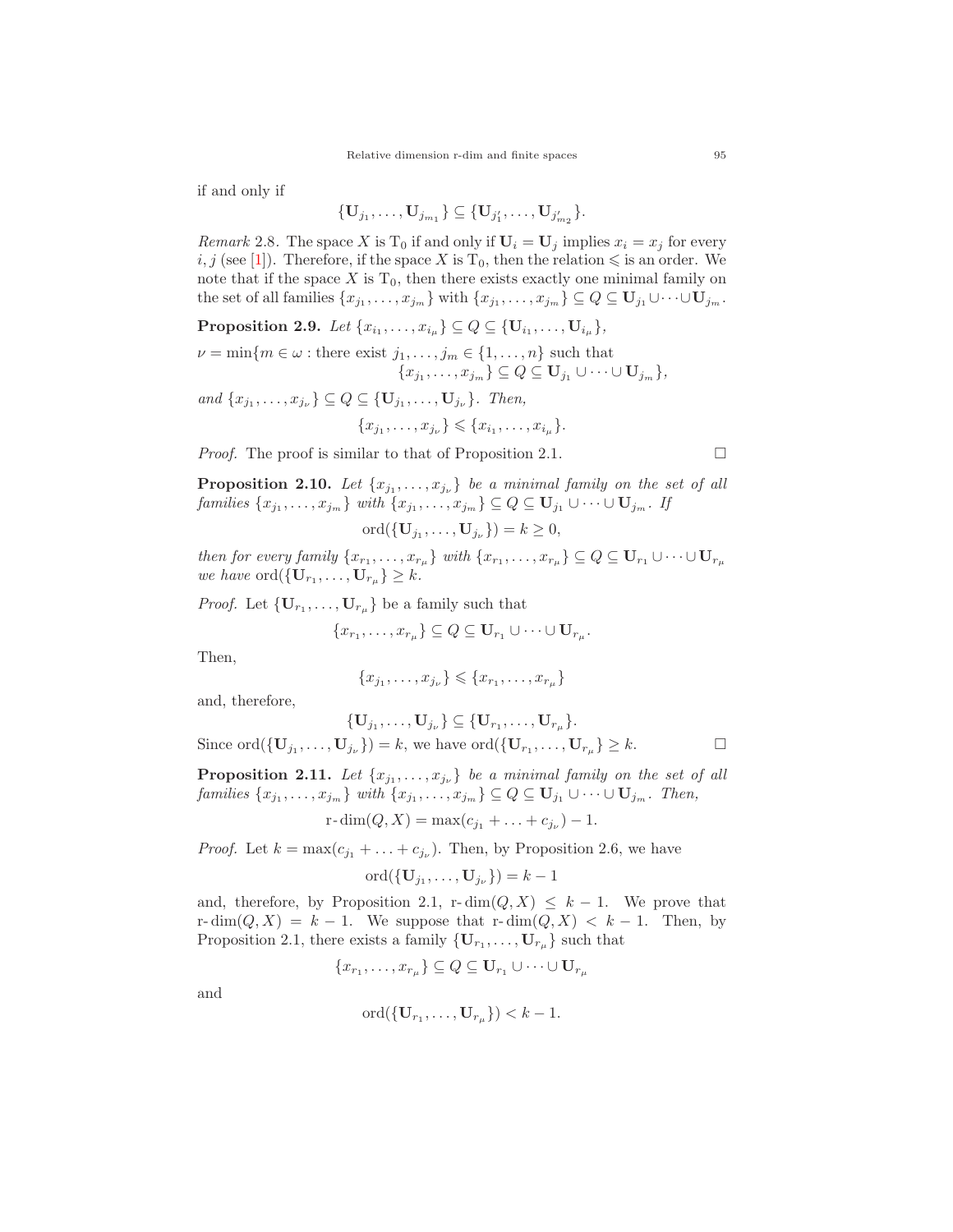96 A. C. Megaritis

Since ord $({\bf{U}}_{j_1},..., {\bf{U}}_{j_\nu}) = k - 1$ , by Proposition 2.10, we have

$$
\mathrm{ord}(\{\mathbf{U}_{r_1},\ldots,\mathbf{U}_{r_\mu}\})\geq k-1
$$

which is a contradiction. Thus, r- $\dim(Q, X) = k - 1$ .

**Proposition 2.12.** *Let*  $c_{j_i}$ ,  $i = 1, \ldots, \nu$ , *be*  $\nu$  *columns of the matrix* T *such* that  $c_{j_1} + \ldots + c_{j_\nu} \geq \mathbf{1}_Q$  and  $\{x_{j_1}, \ldots, x_{j_\nu}\} \subseteq Q$ . If  $c_{r_1} + \ldots + c_{r_q} \ngeq \mathbf{1}_Q$  for every  $\{x_{r_1}, \ldots, x_{r_q}\} \subseteq Q$  and  $q < \nu$ , then  $\{x_{j_1}, \ldots, x_{j_\nu}\}$  is a minimal family on *the set of all families*  $\{x_{j_1}, \ldots, x_{j_m}\}$  *with*  $\{x_{j_1}, \ldots, x_{j_m}\} \subseteq Q \subseteq \mathbf{U}_{j_1} \cup \cdots \cup \mathbf{U}_{j_m}$ .

*Proof.* Since  $c_{j_1} + \ldots + c_{j_\nu} \geq 1_Q$  and  $c_{r_1} + \ldots + c_{r_q} \ngeq 1_Q$  for every  $\{x_{r_1}, \ldots, x_{r_q}\} \subseteq$  $Q$  and  $q < m$ , by Proposition 2.5, we have

$$
\nu = \min\{m \in \omega : \text{there exist } j_1, \dots, j_m \in \{1, \dots, n\} \text{ such that } \{x_{j_1}, \dots, x_{j_m}\} \subseteq Q \subseteq \mathbf{U}_{j_1} \cup \dots \cup \mathbf{U}_{j_m}\}.
$$

Thus, by Proposition 2.9,  $\{x_{j_1}, \ldots, x_{j_{\nu}}\}$  is a minimal family on the set of all families  $\{x_{j_1},...,x_{j_m}\}$  with  $\{x_{j_1},...,x_{j_m}\}\subseteq Q\subseteq \mathbf{U}_{j_1}\cup\cdots\cup\mathbf{U}_{j_m}$ .  $\Box$ 

By Propositions 2.11 and 2.12 we have the following corollary.

**Corollary 2.13.** *Let*  $c_{j_i}$ ,  $i = 1, \ldots, \nu$ , be  $\nu$  *columns of the matrix* T *such that*  $c_{j_1} + \ldots + c_{j_\nu} \geq 1_Q$  and  $\{x_{j_1}, \ldots, x_{j_\nu}\} \subseteq Q$ . If  $c_{r_1} + \ldots + c_{r_q} \not\geq 1_Q$  for every  ${x_{r_1}, \ldots, x_{r_q}} \subseteq Q$  *and*  $q < \nu$ *, then* 

 $r\text{-dim}(Q, X) = \max(c_{j_1} + \ldots + c_{j_\nu}) - 1.$ 

3. An algorithm for computing the covering dimension

In this section we give an algorithm of polynomial order for computing the dimension r-dim( $Q, X$ ), where  $Q$  is a subset of a finite space X, using the Propositions 2.11 and 2.5.

**Algorithm 3.1.** *Let*  $X = \{x_1, \ldots, x_n\}$  *be a finite space of n elements,*  $Q =$  ${x_{\lambda_1}, \ldots, x_{\lambda_l}} \subseteq X$ , and  $T = (t_{ij})$  the  $n \times n$  incidence matrix of X. Our *intended algorithm contains* l − 1 *steps:*

**Step 1.** *Read the l columns*  $c_{\lambda_1}, \ldots, c_{\lambda_l}$  *of the matrix* T. If some column is *equal to* **<sup>1</sup>**<sup>Q</sup>*, then print*

$$
r\text{-dim}(Q, X) = 0.
$$

*Otherwise go to the Step 2.*

**Step 2.** *Find the sums*

$$
c_{\lambda_{j_{11}}} + c_{\lambda_{j_{21}}} + \ldots + c_{\lambda_{j_{(l-1)1}}}
$$

*for each*  $\{j_{11}, j_{21}, \ldots, j_{(l-1)1}\} \subseteq \{1, \ldots, l\}.$ 

*If there exists*  $\{j_{11}^0, j_{21}^0, \ldots, j_{(l-1)1}^0\} \subseteq \{1, \ldots, l\}$  *such that* 

$$
c_{\lambda_{j_{11}^0}} + c_{\lambda_{j_{21}^0}} + \ldots + c_{\lambda_{j_{(l-1)1}^0}} \ge 1_Q,
$$

*then go to the Step* 3*.*

 $\Box$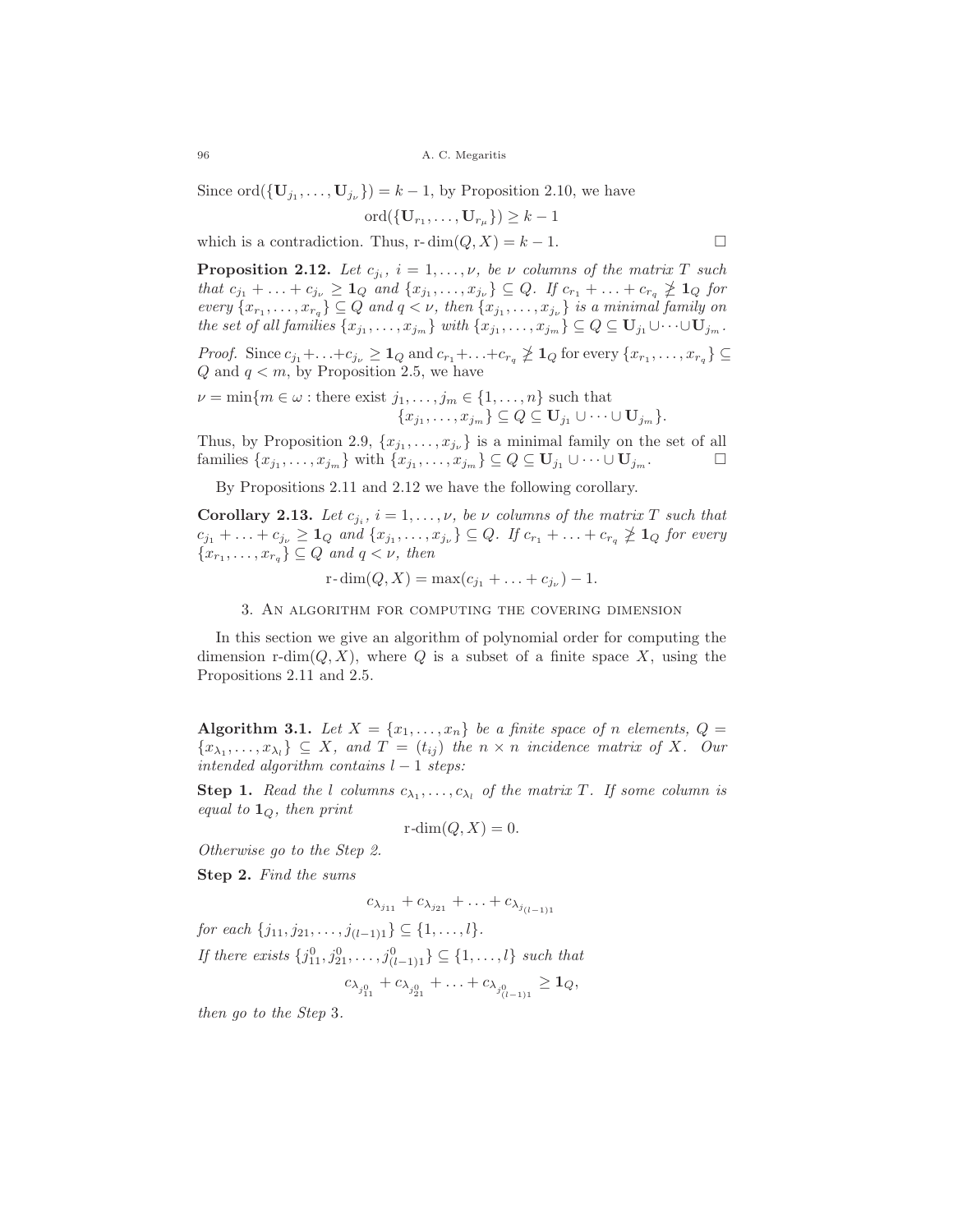*Otherwise print*

$$
r\text{-dim}(Q, X) = \max(c_{\lambda_1} + c_{\lambda_2} + \ldots + c_{\lambda_l}) - 1.
$$

**Step 3.** *Find the sums*

$$
c_{\lambda_{j_{12}}} + c_{\lambda_{j_{22}}} + \ldots + c_{\lambda_{j_{(l-2)2}}}
$$
  
for each  $\{j_{12}, j_{22}, \ldots, j_{(l-2)2}\} \subseteq \{j_{11}^0, j_{21}^0, \ldots, j_{(l-1)1}^0\}$ .  
If there exists  $\{j_{12}^0, j_{22}^0, \ldots, j_{(l-2)2}^0\} \subseteq \{j_{11}^0, j_{21}^0, \ldots, j_{(l-1)1}^0\}$  such that  

$$
c_{\lambda_{j_{12}^0}} + c_{\lambda_{j_{22}^0}} + \ldots + c_{\lambda_{j_{(l-2)2}^0}} \ge 1_Q,
$$

*then go to the Step* 4*.*

*Otherwise print*

$$
r\text{-dim}(Q, X) = \max(c_{\lambda_{j_{11}^0}} + c_{\lambda_{j_{21}^0}} + \ldots + c_{\lambda_{j_{(l-1)1}^0}}) - 1.
$$

.........

......... .........

**Step**  $l - 2$ *. Find the sums* 

$$
c_{\lambda_{j_{1(l-3)}}} + c_{\lambda_{j_{2(l-3)}}} + c_{\lambda_{j_{3(l-3)}}}
$$
  
for each  $\{j_{1(l-3)}, j_{2(l-3)}, j_{3(l-3)}\} \subseteq \{j_{1(l-4)}^0, j_{2(l-4)}^0, j_{3(l-4)}^0, j_{4(l-4)}^0\}.$ 

*If there exists*  $\{j_{1(l-3)}^0, j_{2(l-3)}^0, j_{3(l-3)}^0\}$  ⊆  $\{j_{1(l-4)}^0, j_{2(l-4)}^0, j_{3(l-4)}^0, j_{4(l-4)}^0\}$  *such that*

$$
c_{\lambda_{j_{1(l-3)}^0}} + c_{\lambda_{j_{2(l-3)}^0}} + c_{\lambda_{j_{3(l-3)}^0}} \ge 1_Q,
$$

*then go to the Step*  $l - 1$ *.* 

*Otherwise print*

$$
\operatorname{r-dim}(Q, X) = \max(c_{\lambda_{j^0_{1(l-4)}}} + c_{\lambda_{j^0_{2(l-4)}}} + c_{\lambda_{j^0_{3(l-4)}}} + c_{\lambda_{j^0_{4(l-4)}}}) - 1.
$$

**Step**  $l - 1$ *. Find the sums* 

$$
c_{\lambda_{j_{1(l-2)}}} + c_{\lambda_{j_{2(l-2)}}}
$$
  
for each  $\{j_{1(l-2)}, j_{2(l-2)}\} \subseteq \{j_{1(l-3)}^0, j_{2(l-3)}^0, j_{3(l-3)}^0\}.$   
If there exists  $\{j_{1(l-2)}^0, j_{2(l-2)}^0\} \subseteq \{j_{1(l-3)}^0, j_{2(l-3)}^0, j_{3(l-3)}^0\}$  such that  

$$
c_{\lambda_{j_{1(l-2)}}} + c_{\lambda_{j_{2(l-2)}}} \ge 1,
$$

*then print*

$$
\mathrm{r\text{-}dim}(Q,X)=\max(c_{\lambda_{j_{1(l-2)}^0}}+c_{\lambda_{j_{2(l-2)}^0}})-1.
$$

*Otherwise print*

$$
\operatorname{r-dim}(Q,X)=\max(c_{\lambda_{j^0_{1(l-3)}}}+c_{\lambda_{j^0_{2(l-3)}}}+c_{\lambda_{j^0_{3(l-3)}}})-1.
$$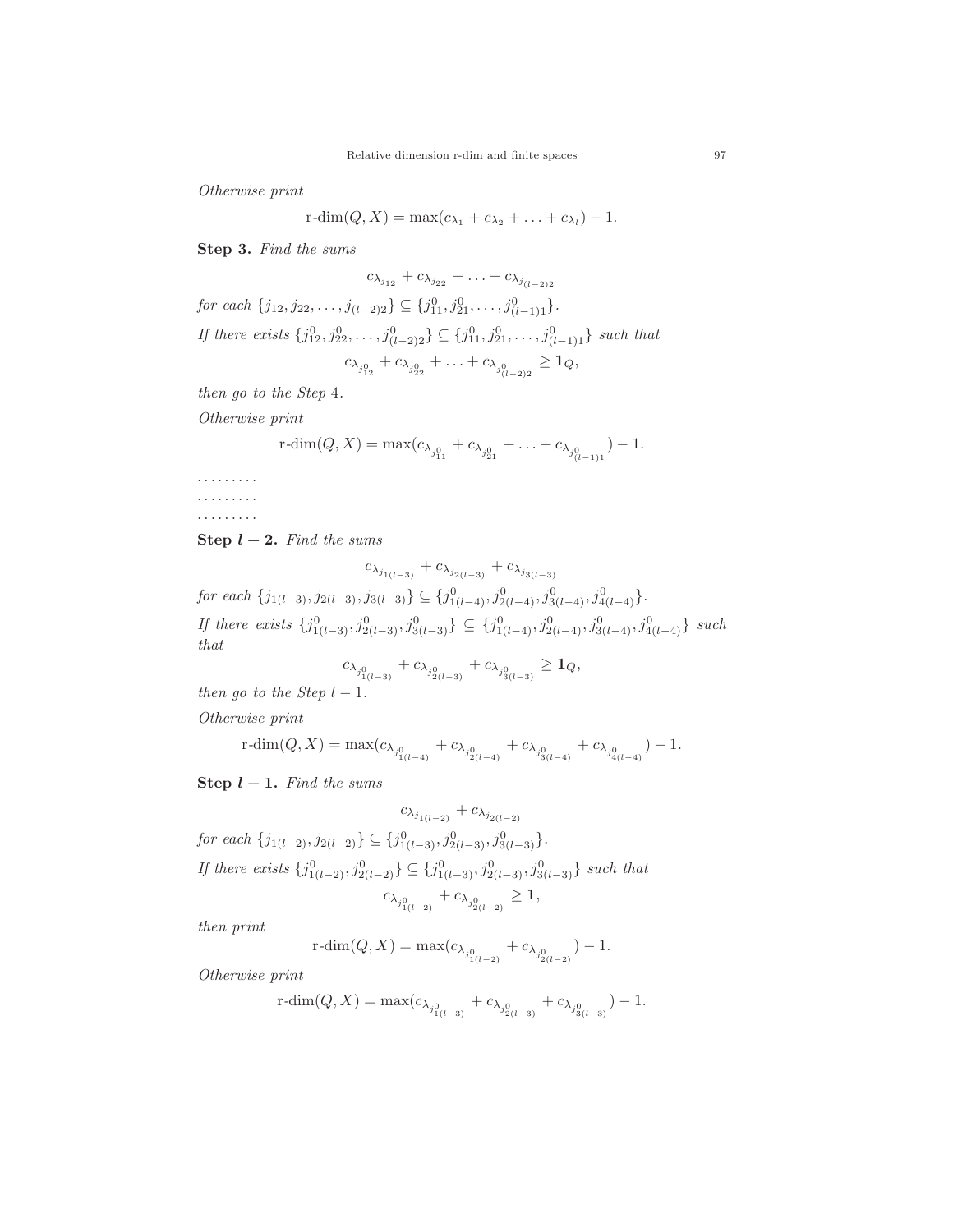**Example 3.2.** Let  $X = \{x_1, x_2, x_3, x_4\}$  with the topology

$$
\tau = \{ \varnothing, \{x_2\}, \{x_1, x_2\}, \{x_2, x_3\}, \{x_1, x_2, x_3\}, X \}
$$

and  $Q = \{x_1, x_3\}$ . Then,

$$
\mathbf{1}_Q = \left(\begin{array}{c} 1 \\ 0 \\ 1 \\ 0 \end{array}\right).
$$

We observe that  $U_1 = \{x_1, x_2\}$ ,  $U_2 = \{x_2\}$ ,  $U_3 = \{x_2, x_3\}$ ,  $U_4 = X$ . Therefore,

$$
T = \left(\begin{array}{rrr} 1 & 0 & 0 & 1 \\ 1 & 1 & 1 & 1 \\ 0 & 0 & 1 & 1 \\ 0 & 0 & 0 & 1 \end{array}\right), \ c_1 = \left(\begin{array}{r} 1 \\ 1 \\ 0 \\ 0 \end{array}\right), \ c_3 = \left(\begin{array}{r} 0 \\ 1 \\ 1 \\ 0 \end{array}\right).
$$

Moreover,

$$
c_1 + c_3 = \begin{pmatrix} 1 \\ 2 \\ 1 \\ 0 \end{pmatrix} \ge \mathbf{1}_Q
$$

and

$$
\max(c_1+c_3)=2.
$$

Thus,  $r\text{-dim}(Q, X) = \max(c_1 + c_3) - 1 = 1.$ 

## 4. Remarks on the algorithm for computing the covering dimension of finite topological spaces

*Remark* 4.1. Let  $A = (\alpha_{ij})$  be a  $n \times n$  matrix and  $B = (\beta_{ij})$  a  $m \times m$  matrix. The *Kronecker product* of A and B (see [\[3\]](#page-11-5)) is the  $mn \times mn$  block matrix

$$
A \otimes B = \left( \begin{array}{ccc} \alpha_{11}B & \dots & \alpha_{1n}B \\ \vdots & \ddots & \vdots \\ \alpha_{n1}B & \dots & \alpha_{nn}B \end{array} \right).
$$

More explicitly, the Kronecker product of  $A$  and  $B$  is the matrix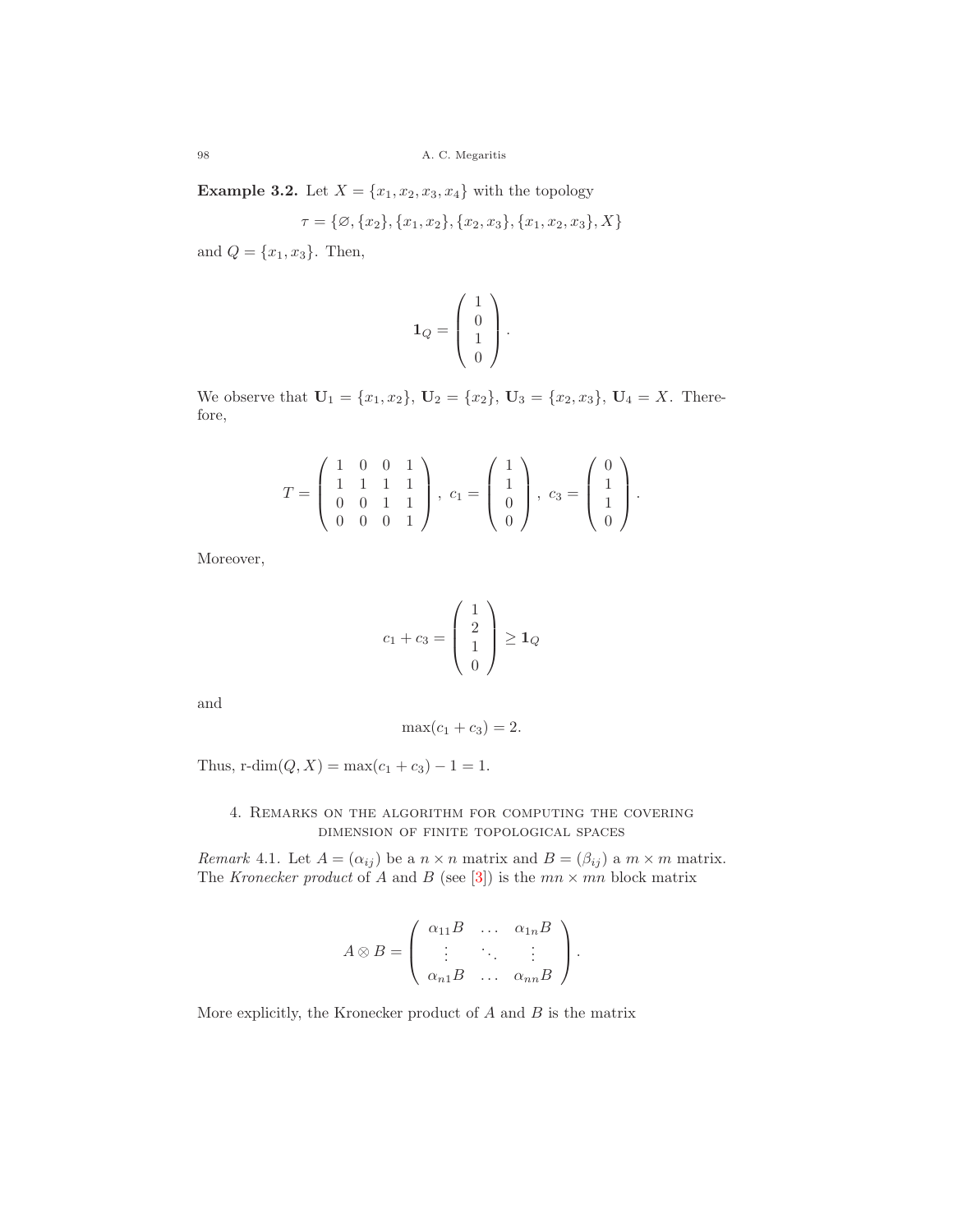$$
\begin{pmatrix}\n\alpha_{11}\beta_{11} & \cdots & \alpha_{11}\beta_{1m} & \cdots & \alpha_{1n}\beta_{11} & \cdots & \alpha_{1n}\beta_{1m} \\
\vdots & \ddots & \vdots & & \vdots & \ddots & \vdots \\
\alpha_{11}\beta_{m1} & \cdots & \alpha_{11}\beta_{mm} & \cdots & \alpha_{1n}\beta_{m1} & \cdots & \alpha_{1n}\beta_{mm} \\
\vdots & \vdots & & \vdots & & \vdots \\
\alpha_{n1}\beta_{11} & \cdots & \alpha_{n1}\beta_{1m} & \cdots & \alpha_{nn}\beta_{11} & \cdots & \alpha_{nn}\beta_{1m} \\
\vdots & \ddots & \vdots & & \vdots & \ddots & \vdots \\
\alpha_{n1}\beta_{m1} & \cdots & \alpha_{n1}\beta_{mm} & \cdots & \alpha_{nn}\beta_{m1} & \cdots & \alpha_{nn}\beta_{mm}\n\end{pmatrix}.
$$

Let  $X = \{x_1, \ldots, x_n\}$  be a finite space of n elements and  $Y = \{y_1, \ldots, y_m\}$  a finite space of  $m$  elements. It is known that if  $T_X$  is the incidence matrix of  $X$ and  $T_Y$  is the incidence matrix of Y, then the incidence matrix of

$$
X \times Y = \{(x_1, y_1), \dots, (x_1, y_m), \dots, (x_n, y_1), \dots, (x_n, y_m)\}\
$$

is the Kronecker product  $T_X \otimes T_Y$  of  $T_X$  and  $T_Y$  (see [\[8\]](#page-11-6)).

**Example 4.2.** Let  $X = \{x_1, x_2, x_3\}$  with the topology

 $\tau_X = \{ \emptyset, \{x_2\}, \{x_1, x_2\}, \{x_2, x_3\}, X \}$ 

and  $Y = \{y_1, y_2, y_3, y_4\}$  with the topology

$$
\tau_Y = \{ \emptyset, \{y_3\}, \{y_1, y_3\}, \{y_2, y_3\}, \{y_1, y_2, y_3\}, Y \}.
$$

Also, let  $Q^X = \{x_1, x_3\}$  and  $Q^Y = \{y_1, y_2, y_3\}$ . Then,

$$
Q^X \times Q^Y = \{(x_1, y_1), (x_1, y_2), (x_1, y_3), (x_3, y_1), (x_3, y_2), (x_3, y_3)\}
$$

and

$$
\mathbf{1}_{Q^X} = \begin{pmatrix} 1 \\ 0 \\ 1 \\ 1 \end{pmatrix}, \ \ \mathbf{1}_{Q^Y} = \begin{pmatrix} 1 \\ 1 \\ 1 \\ 0 \\ 0 \end{pmatrix}, \ \ \mathbf{1}_{Q^X \times Q^Y} = \begin{pmatrix} 1 \\ 1 \\ 0 \\ 0 \\ 0 \\ 1 \\ 1 \\ 1 \\ 1 \\ 0 \end{pmatrix}.
$$

The incidence matrix  $T_X$  of X is

$$
T_X = \left(\begin{array}{rrr} 1 & 0 & 0 \\ 1 & 1 & 1 \\ 0 & 0 & 1 \end{array}\right)
$$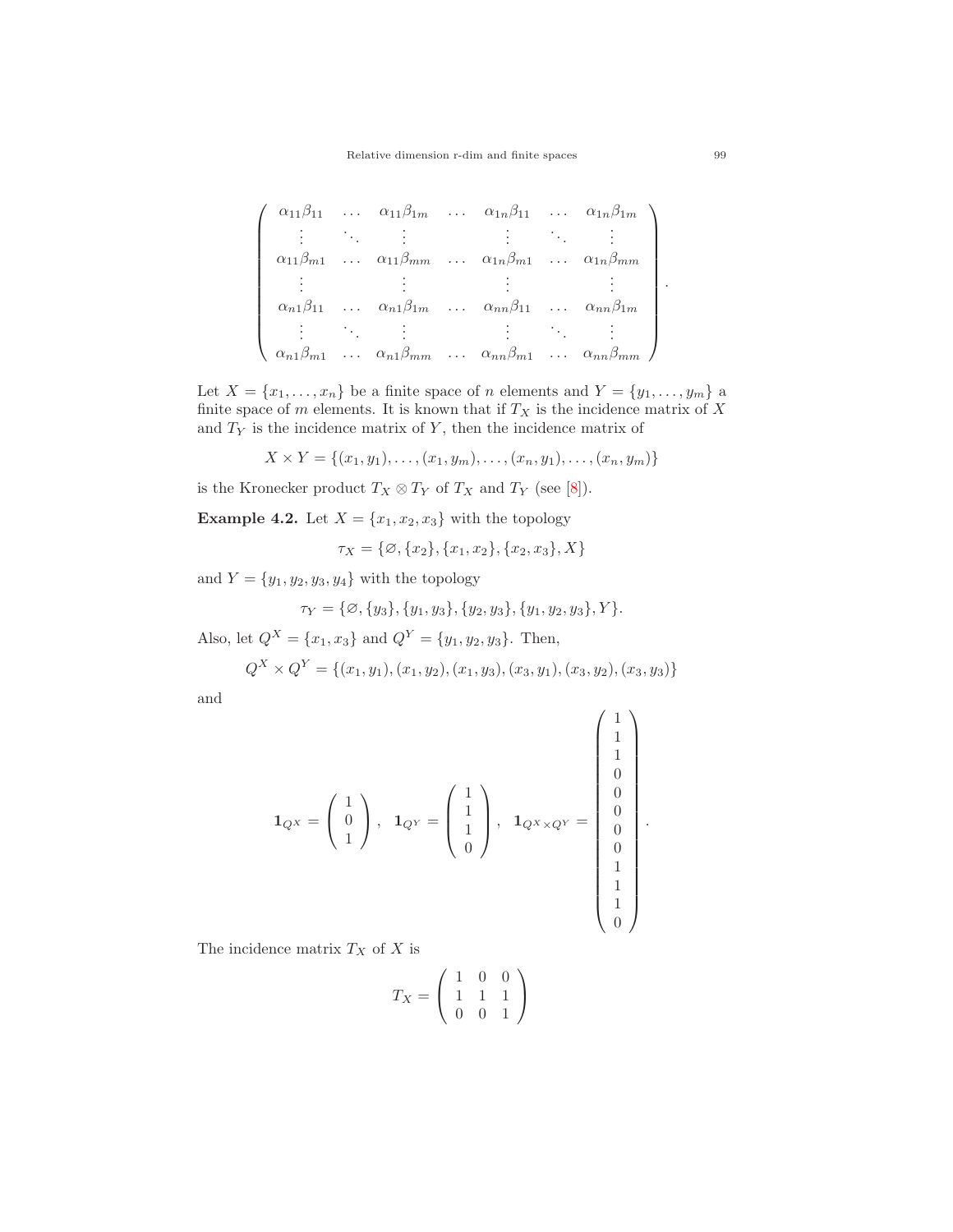and the incidence matrix  $T_Y$  of  $Y$  is

$$
T_Y = \left(\begin{array}{rrr} 1 & 0 & 0 & 1 \\ 0 & 1 & 0 & 1 \\ 1 & 1 & 1 & 1 \\ 0 & 0 & 0 & 1 \end{array}\right).
$$

Therefore, the incidence matrix  $T_{X\times Y}$  of the product space  $X\times Y$  is

$$
T_{X\times Y} = T_X \otimes T_Y = \left(\begin{array}{cccccccccc} 1 & 0 & 0 & 1 & 0 & 0 & 0 & 0 & 0 & 0 & 0 & 0 & 0 \\ 0 & 1 & 0 & 1 & 0 & 0 & 0 & 0 & 0 & 0 & 0 & 0 \\ 1 & 1 & 1 & 1 & 0 & 0 & 0 & 0 & 0 & 0 & 0 & 0 \\ 0 & 0 & 0 & 1 & 0 & 0 & 0 & 0 & 0 & 0 & 0 & 0 \\ 1 & 0 & 0 & 1 & 1 & 0 & 0 & 1 & 1 & 0 & 0 & 1 \\ 0 & 1 & 0 & 1 & 0 & 1 & 0 & 1 & 0 & 1 & 0 & 1 \\ 0 & 1 & 0 & 1 & 0 & 1 & 0 & 1 & 0 & 1 & 0 & 1 \\ 0 & 0 & 0 & 1 & 0 & 0 & 0 & 1 & 0 & 0 & 0 & 1 \\ 0 & 0 & 0 & 0 & 0 & 0 & 0 & 0 & 1 & 0 & 0 & 1 \\ 0 & 0 & 0 & 0 & 0 & 0 & 0 & 0 & 0 & 1 & 1 & 1 & 1 \\ 0 & 0 & 0 & 0 & 0 & 0 & 0 & 0 & 0 & 1 & 1 & 1 & 1 \\ 0 & 0 & 0 & 0 & 0 & 0 & 0 & 0 & 0 & 0 & 0 & 1 \end{array}\right).
$$

We observe that

$$
c_{1} + c_{2} + c_{9} + c_{10} = \begin{pmatrix} 1 \\ 1 \\ 2 \\ 0 \\ 2 \\ 2 \\ 4 \\ 0 \\ 1 \\ 1 \\ 2 \\ 2 \\ 0 \end{pmatrix} > \mathbf{1}_{Q^{X} \times Q^{Y}},
$$

 $c_{r_1} + c_{r_2} + c_{r_3} \ngeq \mathbf{1}_{Q^X \times Q^Y}$  for every  $\{r_1, r_2, r_3\} \subseteq \{1, 2, 9, 10\}$ , and  $\max(c_1 + c_2 + c_9 + c_{10}) = 4.$ 

Thus,

$$
\text{r-dim}(Q^X \times Q^Y, X \times Y) = \max(c_1 + c_2 + c_9 + c_{10}) - 1 = 3.
$$
  
Also, we observe that 
$$
\text{r-dim}(Q^X, X) = 1 \text{ and } \text{r-dim}(Q^Y, Y) = 1.
$$

*Remark* 4.3*.* Let  $X = \{x_1, \ldots, x_n\}$  be a finite T<sub>0</sub>-space and  $Q \subseteq X$ . Then, there exists a finite space  $Y$  homeomorphic to  $X$  such that the incidence matrix  $T_Y$  of Y is an upper triangular matrix. Let h a homeomorphism from X to Y such that the incidence matrix  $T_Y$  of Y is an upper triangular matrix. In order to calculate the r-dim $(Q, X)$  it suffices to calculate r-dim $(h(Q), Y)$ .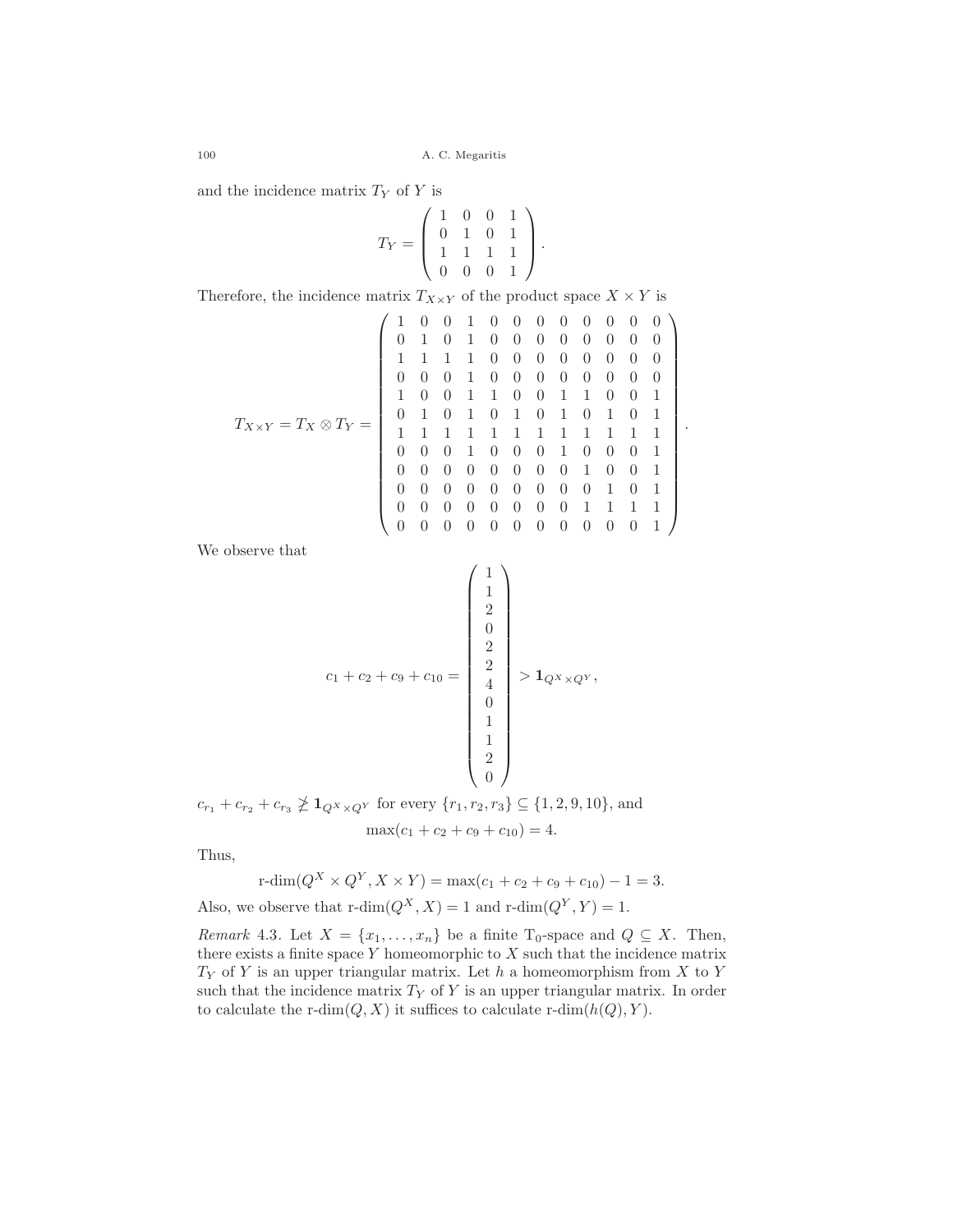**Example 4.4.** Let  $X = \{x_1, x_2, x_3\}$  with the topology

$$
\tau_X = \{ \emptyset, \{x_2\}, \{x_1, x_2\}, \{x_2, x_3\}, X \}
$$

and  $Q = \{x_2, x_3\}$ . We consider the space  $Y = \{y_1, y_2, y_3\}$  with the topology

 $\tau_Y = \{ \emptyset, \{y_1\}, \{y_1, y_2\}, \{y_1, y_3\}, Y \}.$ 

We observe that the map  $h: X \to Y$  defined by  $h(x_1) = y_2, h(x_2) = y_1$ , and  $h(x_3) = y_3$  is a homeomorphism from X to Y with  $h(Q) = \{y_1, y_3\}$ . The incidence matrix  $T_Y$  of Y is

$$
T_Y = \left(\begin{array}{rrr} 1 & 1 & 1 \\ 0 & 1 & 0 \\ 0 & 0 & 1 \end{array}\right).
$$

Since

$$
c_3 = \left(\begin{array}{c} 1 \\ 0 \\ 1 \end{array}\right) = \mathbf{1}_{h(Q)},
$$

we have  $\text{r-dim}(h(Q), Y) = 0$ . Therefore,  $\text{r-dim}(Q, X) = 0$ .

**Proposition 4.5.** *An upper bound on the number of iterations of the algorithm for computation of the dimension* r*-*dim *of a pair* (Q, X)*, where* Q *is a subset of a finite space* X, *is the number*  $\frac{1}{2}|Q|^2 + \frac{3}{2}$  $\frac{8}{2}|Q| - 3.$ 

*Proof.* Let  $|Q| = l$ . We observe that the number of iterations the algorithm performs in Steps

$$
1, 2, 3, 4, \ldots, l-2, l-1
$$

is

$$
l, l, l-1, l-2, \ldots, 4, 3
$$

respectively. Thus, the number of iterations the algorithm performs is

$$
l + l + (l - 1) + (l - 2) + \dots + 4 + 3 = l + \frac{(l - 2)(l + 3)}{2} = \frac{1}{2}l^2 + \frac{3}{2}l - 3
$$

$$
= \frac{1}{2}|Q|^2 + \frac{3}{2}|Q| - 3.
$$

## 5. Problems

In [\[9\]](#page-11-7) (see also [\[6\]](#page-11-8) and [\[7\]](#page-11-9)) two relative covering dimensions are defined and studied which are denoted by dim and dim∗. The given two definitions below are actually the definitions of dimensions dim and dim<sup>∗</sup> given in [\[9\]](#page-11-7) for regular spaces.

**Definition 5.1.** We denote by dim the (unique) function with domain the class of all subsets and range the set  $\omega \cup \{-1, \infty\}$ , satisfying the following condition  $\dim(Q, X) \leq n$ , where  $n \in \{-1\} \cup \omega$  if and only if for every finite open cover c of the space X there exists a finite open cover  $r_Q$  of Q such that  $r_Q$  is a refinement of c and  $\text{ord}(r_Q) \leq n$ .